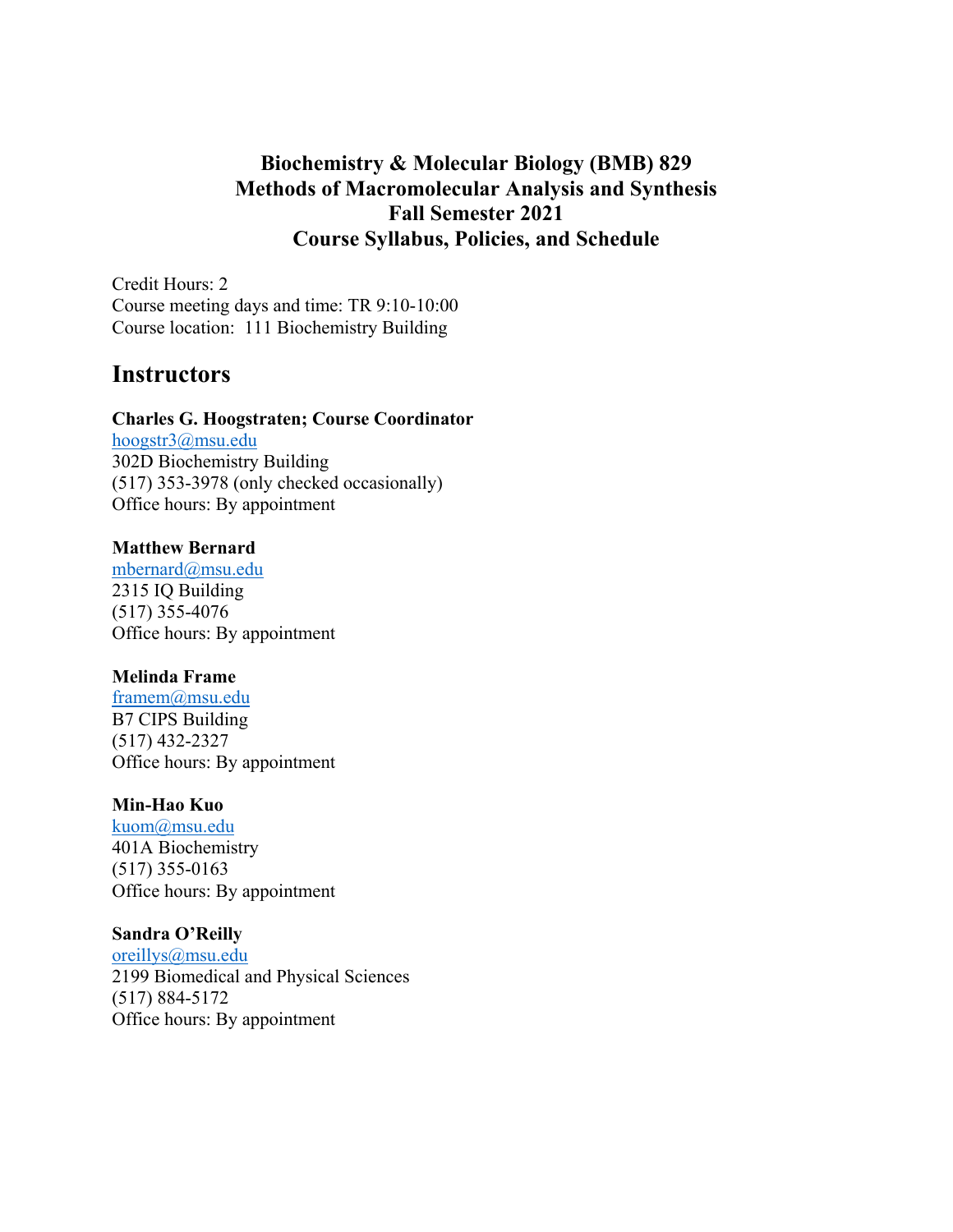# **Course Description and Objectives**

The course seeks to introduce students to modern molecular and structural/analytical techniques, including chromatin immunoprecipitation, two-hybrid systems for protein-protein interaction detection and analysis, mass spectrometry and its omics applications, flow cytometry, *in vivo*  imaging, confocal microscopy, NMR, isothermal titration calorimetry, and surface plasmon resonance. It provides methodological information that goes beyond the textbook basics on molecular biology, optical imaging and protein structure and interactions. Students should develop basic understanding of the capabilities and limitations of these tools that will provide a foundation for use of these techniques in research.

# **Required Textbook & Course Materials:**

No required textbooks; required reading material will be provided by instructors on D2L.

## **Format:**

This course will be taught in-person for both lectures and exams, with any exceptions announced by the instructor both in class and on D2L. Because of irregularities in course attendance that may arise from quarantines and other effects of the ongoing COVID pandemic, lectures will be recorded (audio and video feeds) and posted to D2L whenever practicable. These are not a general replacement for class attendance, but students are encouraged to make use of them in cases of known or suspected COVID exposure or the observation of symptoms in order to avoid possible viral spread.

# **Required Technologies:**

This course will make extensive use of the D2L platform at Michigan State (d2l.msu.edu) to communicate course materials of various sorts. An internet connection and device capable of downloading documents, displaying Microsoft Word and PowerPoint and Adobe PDF documents and displaying video are required.

# **Recommended Texts & Other Materials**:

Additional recommended reading and viewing materials will be provided on D2L.

# **COVID-19 Policy:**

Michigan State University is at present requiring all personnel to wear masks when indoors and, except in very limited exemption circumstances, to be fully vaccinated before attending any MSU classes, meetings, or functions. Details may be found at https://msu.edu/together-wewill/directives.html. For the safety of students, instructors, and others in the building, BMB 829 fully supports and expects compliance with these and all other University policies relating to infectious disease safety. Students declining to wear masking or to practice appropriate viral safety will be asked to leave the classroom.

The BMB 829 instructors are fully cognizant of the difficulties the pandemic has posed for many students. Our goal is to see all of our students succeed despite the ongoing challenges of the pandemic. Should you find yourself in scheduling, academic, or mental or emotional health difficulties, you are urged to contact the current course instructor and Prof. Hoogstraten as soon as possible so that appropriate accommodations may be made. In addition, MSU has made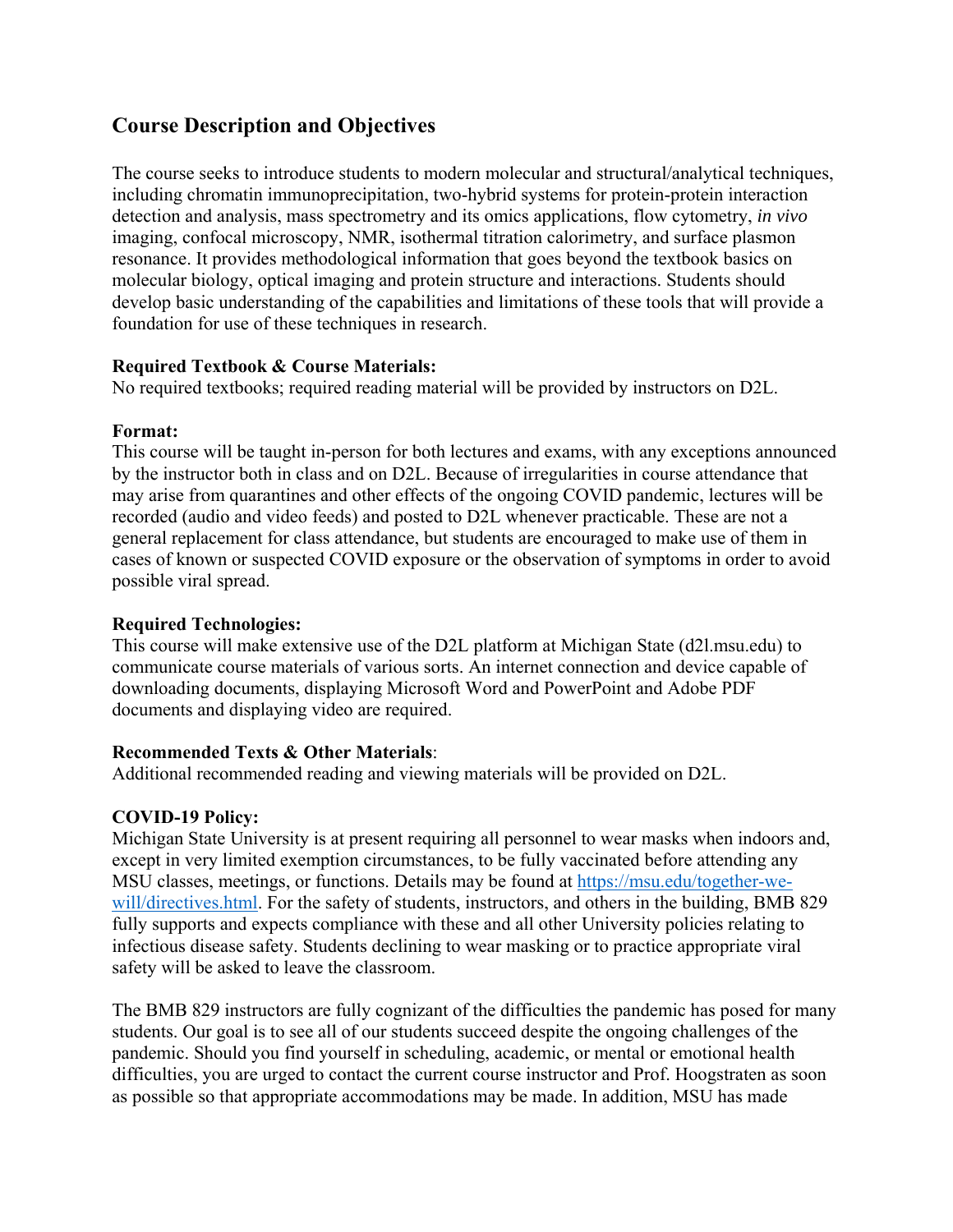extensive resources available through the Keep Learning section of the University website, including academics (https://remote.msu.edu/learning/additional-resources.html) and for students facing challenges related to mental health (https://remote.msu.edu/learning/mental-health.html). Students are encouraged to make full use of any or all of these resources as the need arises.

## **Learning Continuity Statement:**

Should students be unable to attend class for an extended period of time, they should communicate this to the Course Coordinator ( $\frac{\text{hoogstr3}(a)}{\text{msu.edu}}$ ) as soon possible once the situation becomes evident. Students should work with course instructors to develop a schedule for regular communication and reasonable timelines for completing assignments including exams.

# **Course Continuity Statement:**

Should an instructor be required to be absent for an extended period of time, scheduling of different course modules may be adjusted accordingly. Students may communicate with either the Course Coordinator or any of the other course instructors regarding grading and assessment modifications.

## **Prerequisites:**

Recommended background equivalent to BMB 462.

## **Late Work Policy:**

Full credit for late submissions will only be considered if arranged with the instructor in advance of the due date. Otherwise, point penalties may be assigned or late work may not be accepted at the discretion of the individual instructor. Communication with the instructor about situations leading to late work as soon as possible is *strongly* advised.

#### **Student Expectations:**

All participants in this class are held to the standard set by MSU's Policy on Integrity of Scholarship and Grades. The policy can be read in full at the MSU Ombudsperson's website.

On March 22, 2016, The Associated Students of Michigan State University (ASMSU) adopted the following Spartan Code of Honor:

*"As a Spartan, I will strive to uphold values of the highest ethical standard. I will practice honesty in my work, foster honesty in my peers, and take pride in knowing that honor is worth more than grades. I will carry these values beyond my time as a student at Michigan State University, continuing the endeavor to build personal integrity in all that I do."* 

# **Disability Access:**

Students must inform the instructor and course coordinator at the beginning of the semester, or as soon as reasonably possible after a situation arises during the semester, of any accommodations needed. Information related to disability access is available on the Resource Center for Persons with Disabilities (RCPD) website. Students: to make an appointment with a specialist, call: (517) 353-9642 Or TTY: (517) 355-1293 or visit the RCPD website.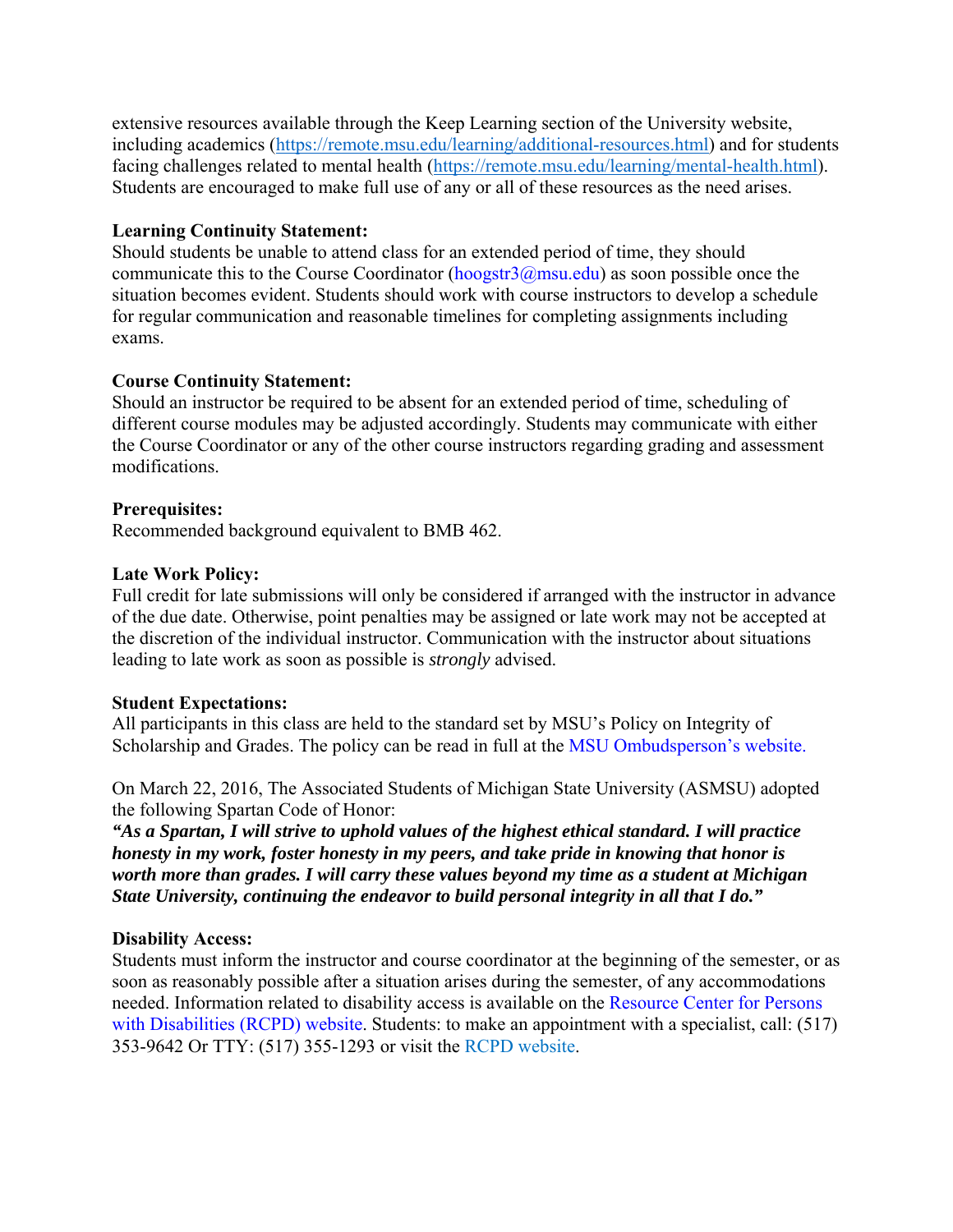# **Course Outline and Schedule**

#### **Assessments:**

Each module will have separate due dates for problem set(s), to be announced at the beginning of each module. A midterm exam is scheduled for the regular class session on October 21, covering lecture material through October 12, i.e., material presented by Profs. Kuo, O'Reilly, and Bernard. A final exam, scheduled for 10:00 a.m. to 12:00 noon on Tuesday December 14, will cover lecture material from October 14 until the end of the semester, i.e., material presented by Profs. Frame, Hoogstraten, and Quinn. The final will not be cumulative

## **Course Outline:**

The planned schedule of lecture presentations is presented in the table below, with class meeting number, dates, instructors, and lecture topics.

| $\overline{\#}$ | <b>Date</b> | <b>Instructor</b> | <b>Topic</b>                                                                          |
|-----------------|-------------|-------------------|---------------------------------------------------------------------------------------|
| $\mathbf{1}$    | 9/2         | Kuo               | Molecular cloning at different scales                                                 |
| $\overline{2}$  | 9/7         | Kuo               | Introduction to genome editing                                                        |
| $\overline{3}$  | 9/9         | Kuo               | Protein-DNA interaction, ChIP                                                         |
| $\overline{4}$  | 9/14        | Kuo               | Protein-DNA interaction, ChIP at the genome scale                                     |
| 5               | 9/16        | Kuo               | Protein-protein interactions, Y2H                                                     |
| 6               | 9/21        | Kuo               | Protein-protein interactions, TAP                                                     |
| $\overline{7}$  | 9/23        | O'Reilly          | An Introduction to pre-clinical optical imaging, and the<br><b>IVIS</b> Spectrum      |
| 8               | 9/28        | O'Reilly          | Bioluminescence Imaging - concepts and applications in<br>in vivo preclinical imaging |
| 9               | 9/30        | O'Reilly          | Fluorescence Imaging – concepts and applications in in<br>vivo preclinical imaging    |
| 10              | 10/5        | Bernard           | Flow Cytometry: Instrumentation and Applications                                      |
| 11              | 10/7        | <b>Bernard</b>    | Flow Cytometry: Instrumentation Operation Overview                                    |
| 12              | 10/12       | <b>Bernard</b>    | Flow Cytometry: From Experimental Design to Data<br>Analysis                          |
| 13              | 10/14       | Frame             | Confocal Microscopy, Optical Filters, Fluorescent<br>Labeling, Fusion Proteins        |
| 14              | 10/19       | Frame             | Live Cell Imaging, Colocalization/FRET, Laser Capture<br>Microscopy                   |
|                 | 10/21       |                   | Midterm Exam covering lectures through 10/12                                          |
| 15              | 10/28       | Hoogstraten       | Principles of NMR: Basics and observables                                             |
| 16              | 11/2        | Hoogstraten       | Principles of NMR: Biomolecular Experimentation                                       |